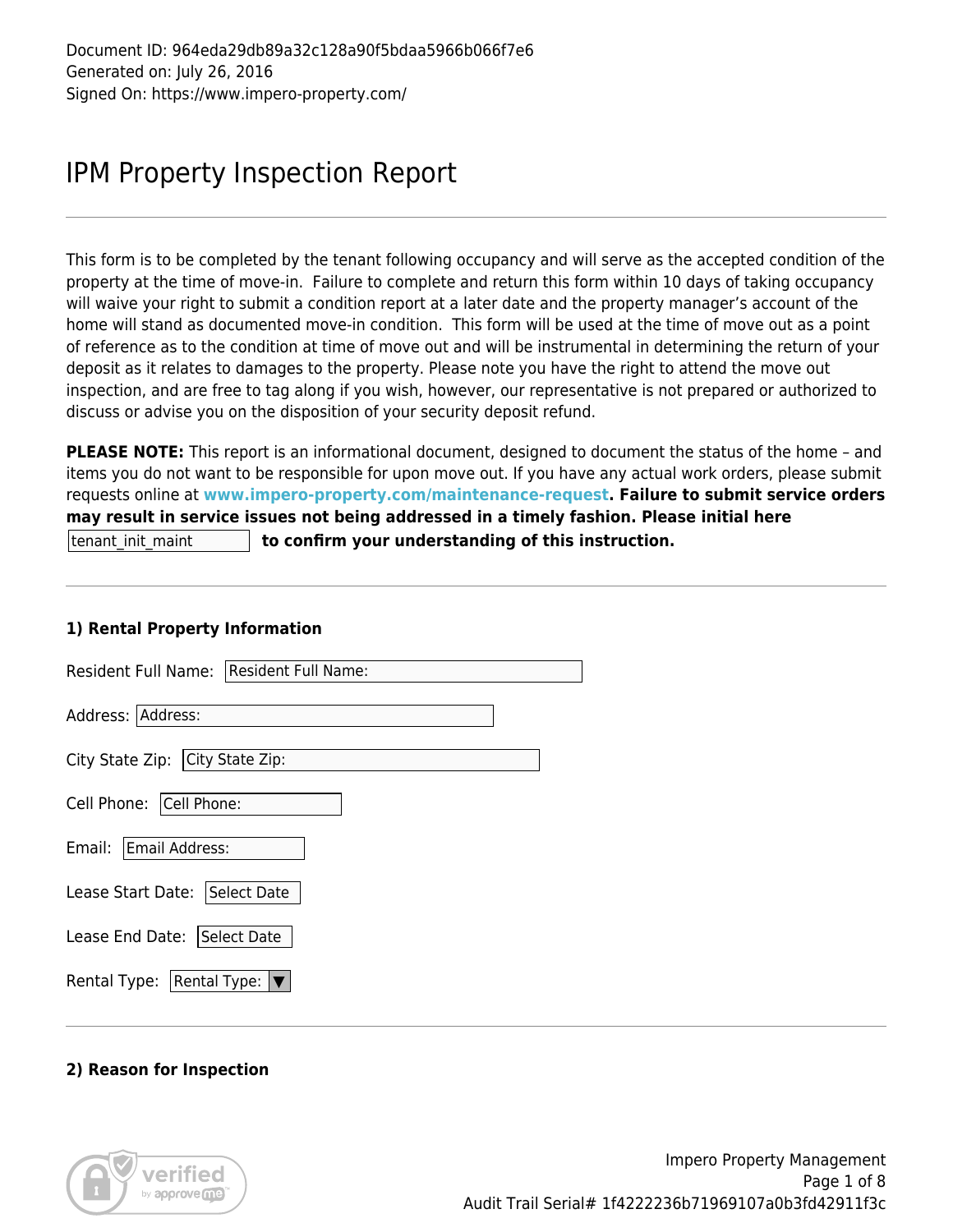Reason for Inspection (choose one): Reason for Inspection: ▼

#### **3) Keys / Access Items Inventory**

Please specify types of keys / access items received and number.

| Door entry key(s): $ \# \blacktriangledown $                        |
|---------------------------------------------------------------------|
| Mailbox key(s): $ # \blacktriangledown $                            |
| Entry gate key(s): $ # \blacktriangledown $                         |
| Pool key(s): $ # \blacktriangledown $                               |
| Garage door opener(s):<br>$\vert \# \vert \blacktriangledown \vert$ |
| Other keys/fobs/cards (#, type):                                    |

## **4) Property Inspection Report**

#### **A. Entry/Living Room**

| Walls & Paint:<br>Enter info here           |  |
|---------------------------------------------|--|
| Windows & Window Coverings:                 |  |
| Enter info here:                            |  |
| Enter info here<br>Floors & Carpets:        |  |
| Doors/Locks/Light Fixtures: Enter info here |  |
| Enter info here<br>Cleaning & Repairs:      |  |
| <b>Smoke Detectors:</b><br>Enter info here  |  |
| <b>B. Kitchen</b>                           |  |
| Walls and Paint:<br>Enter info here         |  |
| Windows & Window Coverings:                 |  |



Impero Property Management Page 2 of 8 Audit Trail Serial# 1f4222236b71969107a0b3fd42911f3c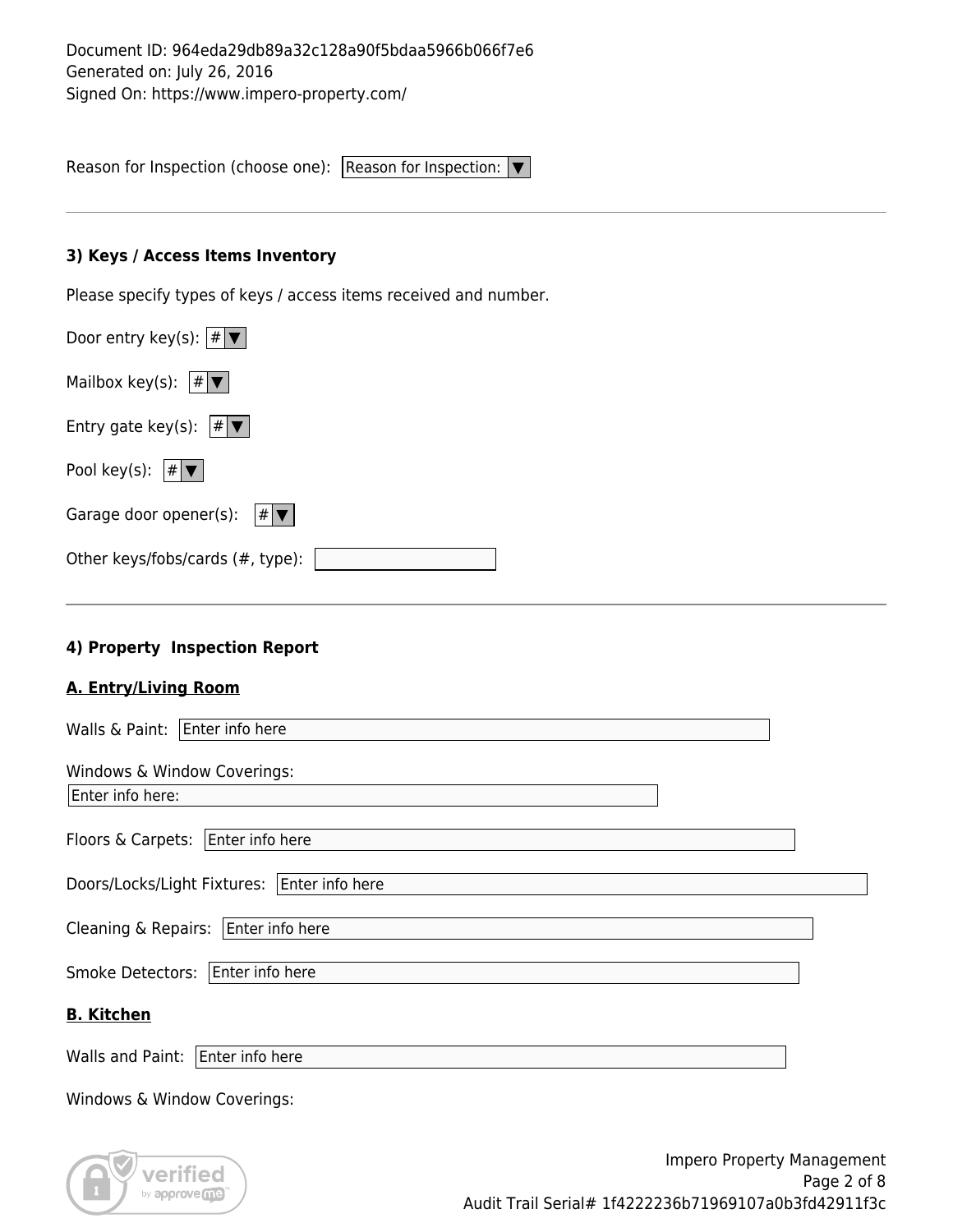| Enter info here                                |
|------------------------------------------------|
| Floors & Carpets:   Enter info here            |
| Fridge/Oven/DW: Enter info here                |
| Doors/Locks/Light Fixtures:   Enter info here  |
| Plumbing/Disposal: Enter info here             |
| Smoke Detectors/Other: Enter info here         |
| <b>C. Family Room</b>                          |
| Walls and Paint: Enter info here               |
| Windows & Window Coverings:<br>Enter info here |
| Floors & Carpets:<br>Enter info here           |
| Doors/Locks/Light Fixtures:   Enter info here  |
| Cleaning & Repairs: Enter info here            |
| <b>D. Dining Area</b>                          |
| Walls and Paint:<br>Enter                      |
| Windows & Window Coverings:<br>Enter info here |
| Floors & Carpets: Enter info here              |
| Doors/Locks/Light Fixtures:   Enter info here  |
| Cleaning & Repairs: Enter info here            |
| <b>E. Master Bedroom</b>                       |
| Walls and Paint:   Enter info here             |
| Windows & Window Coverings:                    |



Impero Property Management Page 3 of 8 Audit Trail Serial# 1f4222236b71969107a0b3fd42911f3c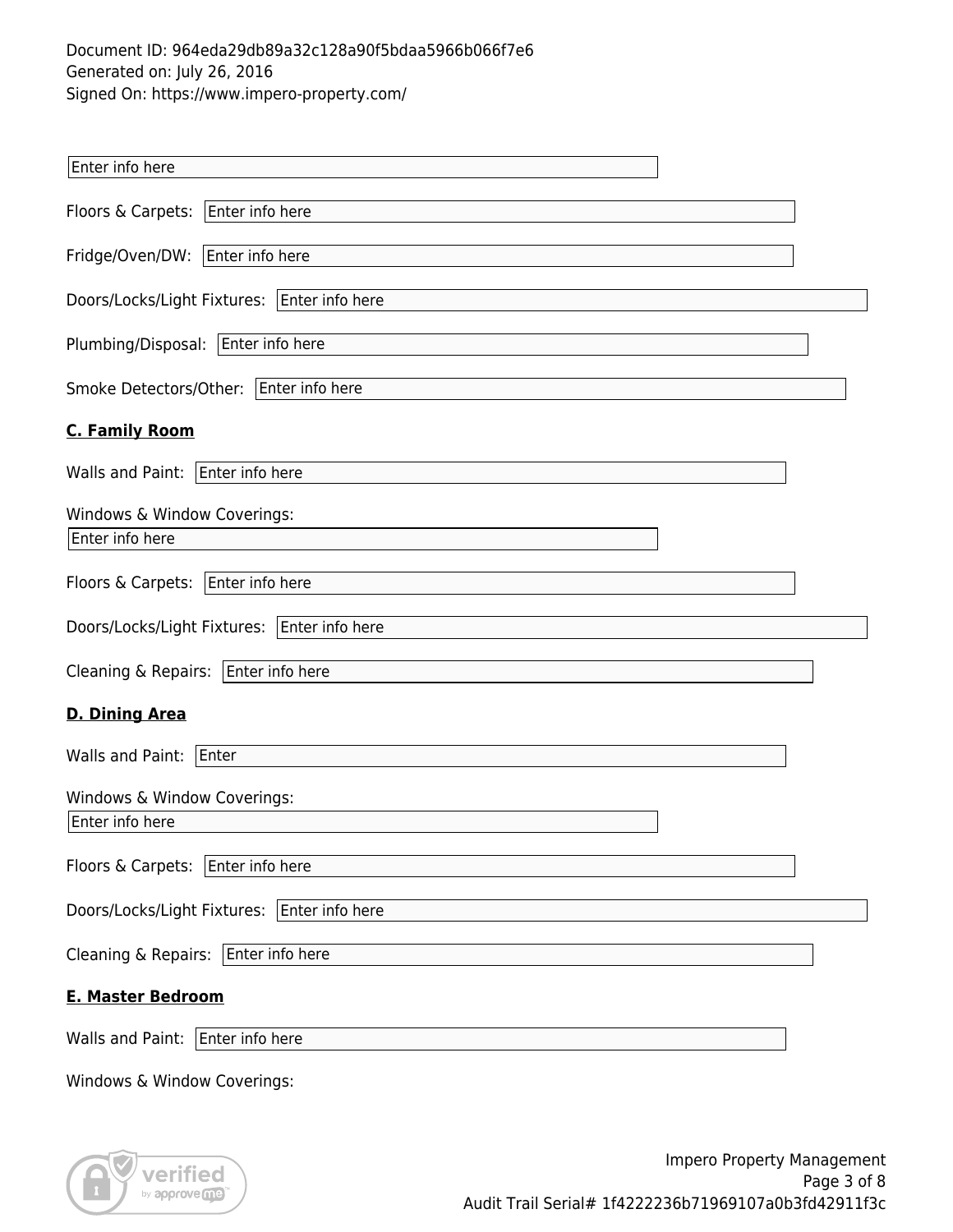| Enter info here                                |
|------------------------------------------------|
| Floors & Carpets: Enter info here              |
| Doors/Locks/Light Fixtures:   Enter info here  |
| Cleaning & Repairs: $ $ Enter info here        |
| <b>F. Master Bathroom</b>                      |
| Bath/Shower/Commode/Sinks:                     |
| Enter info here                                |
| Walls and Paint: Enter info here               |
| Windows & Window Coverings:<br>Enter info here |
| Floors & Carpets: Enter info here              |
| Doors/Locks/Light Fixtures:   Enter info here  |
| Cleaning & Repairs: Enter info here            |
| G. Bedroom #2                                  |
| Walls and Paint:   Enter info here             |
| Windows & Window Coverings:                    |
| Enter info here                                |
| Floors & Carpets:   Enter info here            |
| Doors/Locks/Light Fixtures: Enter info here    |
| Cleaning & Repairs: $ $ Enter info here        |
| H. Bedroom #3                                  |
| Walls and Paint: Enter info here               |
| Windows & Window Coverings:                    |
| Enter info here                                |

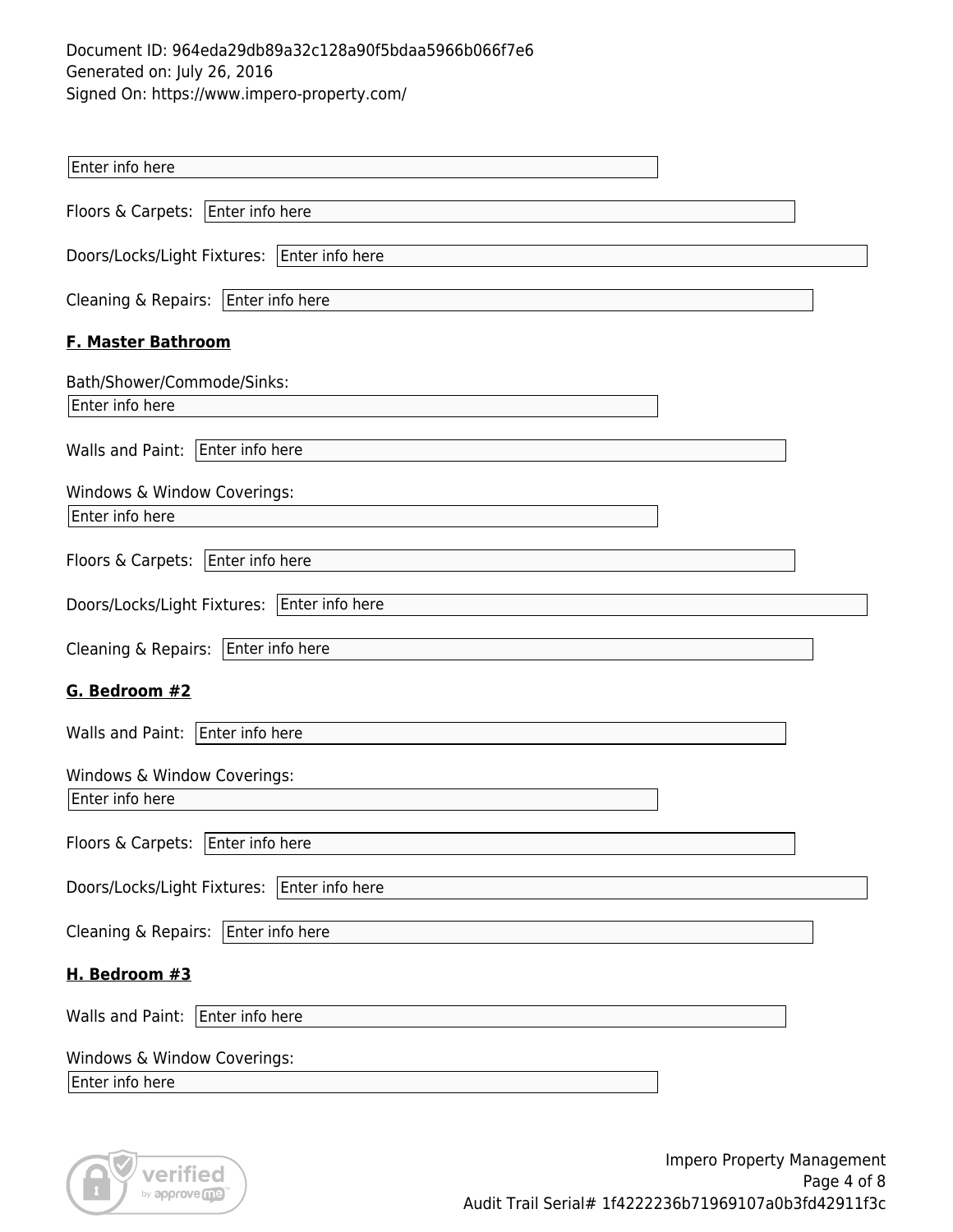| Floors & Carpets: Enter info here              |
|------------------------------------------------|
| Doors/Locks/Light Fixtures:   Enter info here  |
| Cleaning & Repairs:<br>Enter info here         |
| I. Bedroom #4                                  |
| Walls and Paint: Enter info here               |
| Windows & Window Coverings:                    |
| Enter info here                                |
| Enter info here<br>Floors & Carpets:           |
| Enter info here<br>Doors/Locks/Light Fixtures: |
| Cleaning & Repairs: Enter info here            |
| J. Bathroom #2                                 |
| Bath/Shower/Commode/Sinks:                     |
| Enter info here                                |
| Walls and Paint: Enter info here               |
| Windows & Window Coverings:                    |
| Enter info here                                |
| Floors & Carpets:<br>Enter info here           |
| Doors/Locks/Light Fixtures:   Enter info here  |
| Cleaning & Repairs: Enter info here            |
| <b>K. Laundry</b>                              |
| Walls and Paint:<br>Enter info here            |
| Floors & Carpets: Enter info here              |
| Doors/Locks/Light Fixtures:<br>Enter info here |

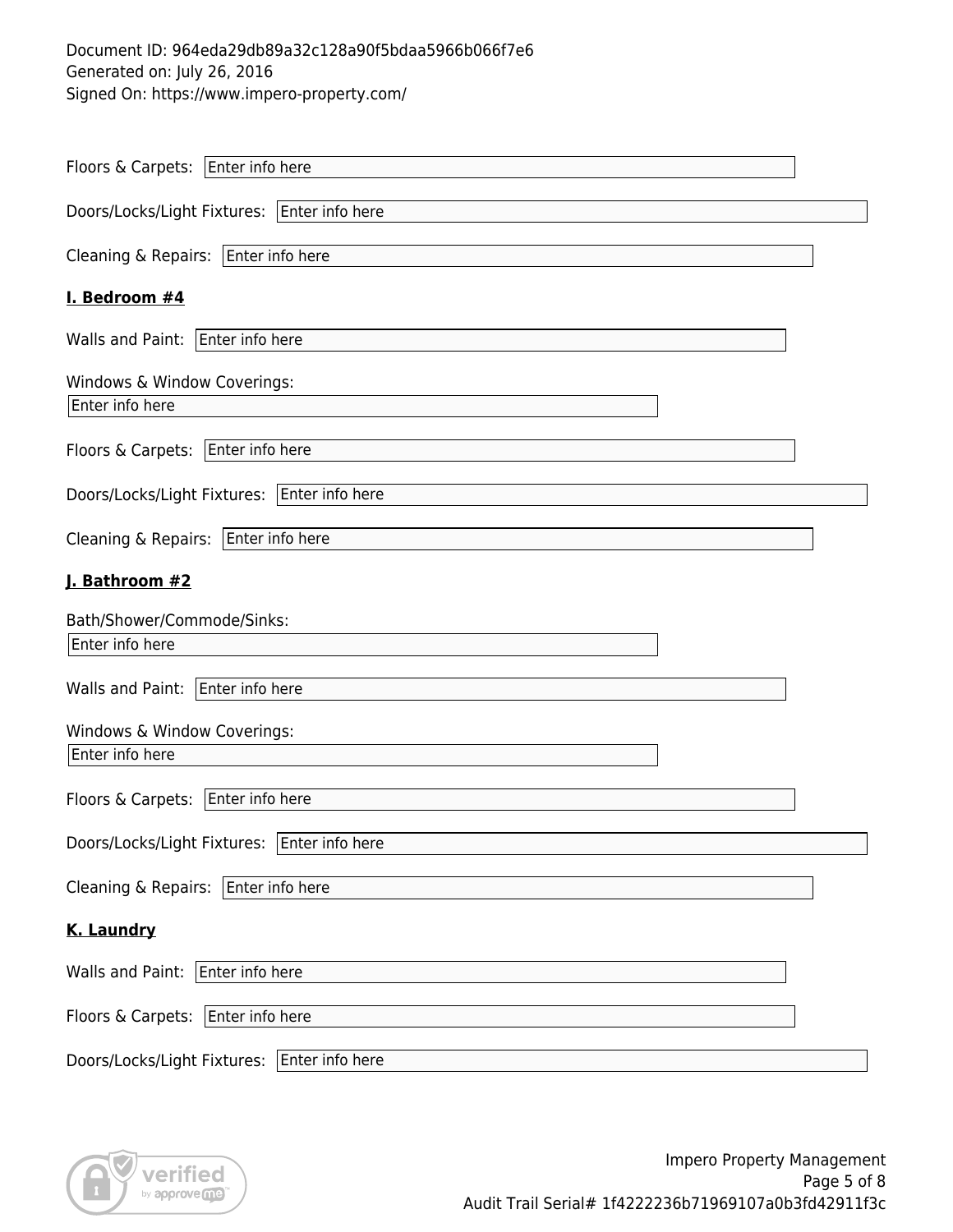| Cleaning & Repairs: Enter info here           |
|-----------------------------------------------|
| L. Parking/Garage                             |
| Garage Door Opener:   Enter info here         |
| Enter info here<br>Driveway Floors:           |
| Walls and Paint: Enter info here              |
| Doors/Locks/Light Fixtures:   Enter info here |
| M. Cooling/Heating/Water Heaters              |
| Filters & Thermostats:   Enter info here      |
| <b>N. Exterior</b>                            |
| Roofing: Enter info here                      |
| Enter info here<br>Paint:                     |
| Fencing:<br>Enter info here                   |
| Patio & Storage Rooms: Enter info here        |
| <b>O. Landscaping</b>                         |
| Front Yard: Enter info here                   |
| Back Yard: Enter info here                    |
| Sprinkler System: Enter info here             |
|                                               |

### **5) Forwarding Address (for move-outs only)**

If Move Out, Forwarding Address:

Enter address here

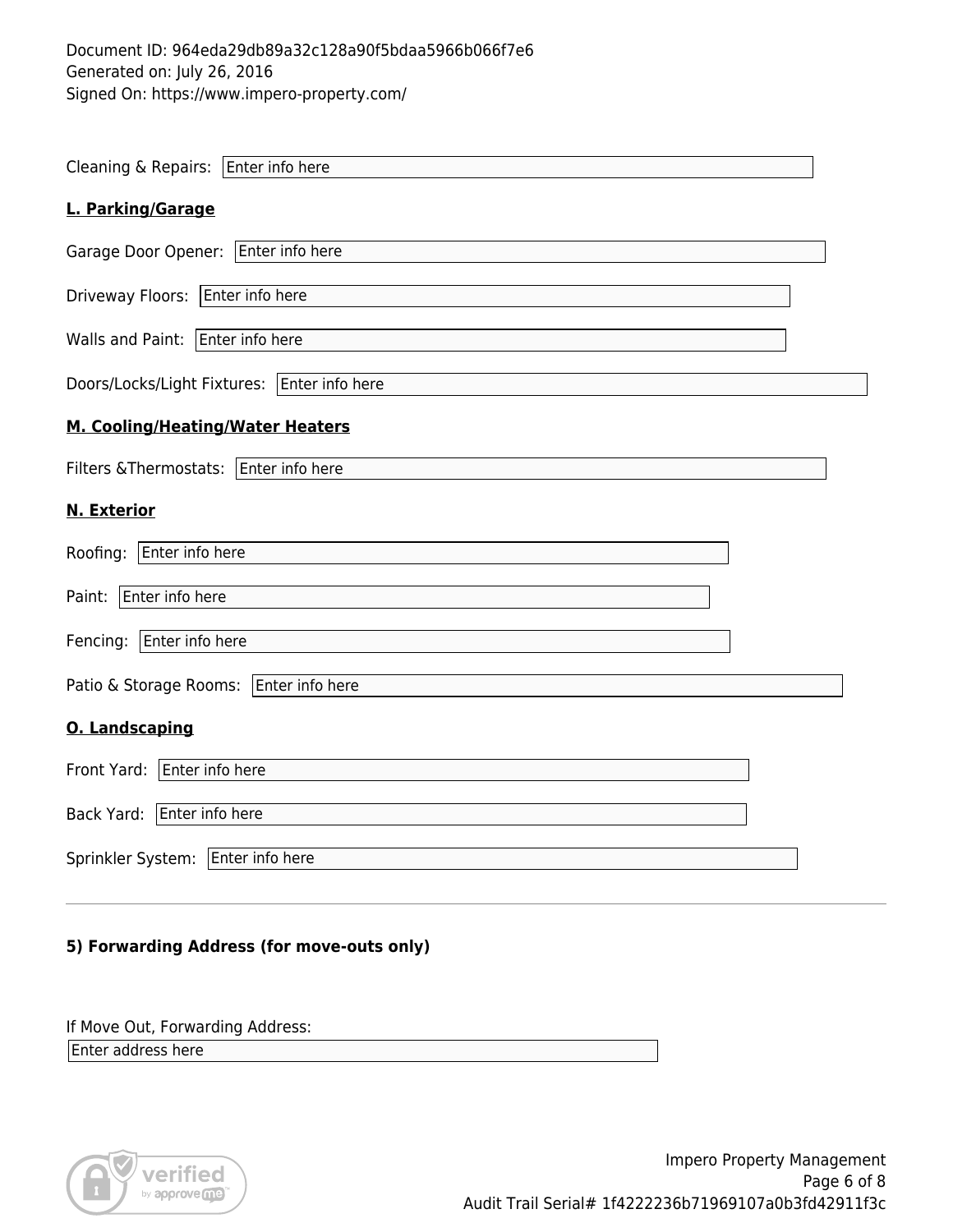$\boldsymbol{\times}$ 



Impero Property Management Page 7 of 8 Audit Trail Serial# 1f4222236b71969107a0b3fd42911f3c